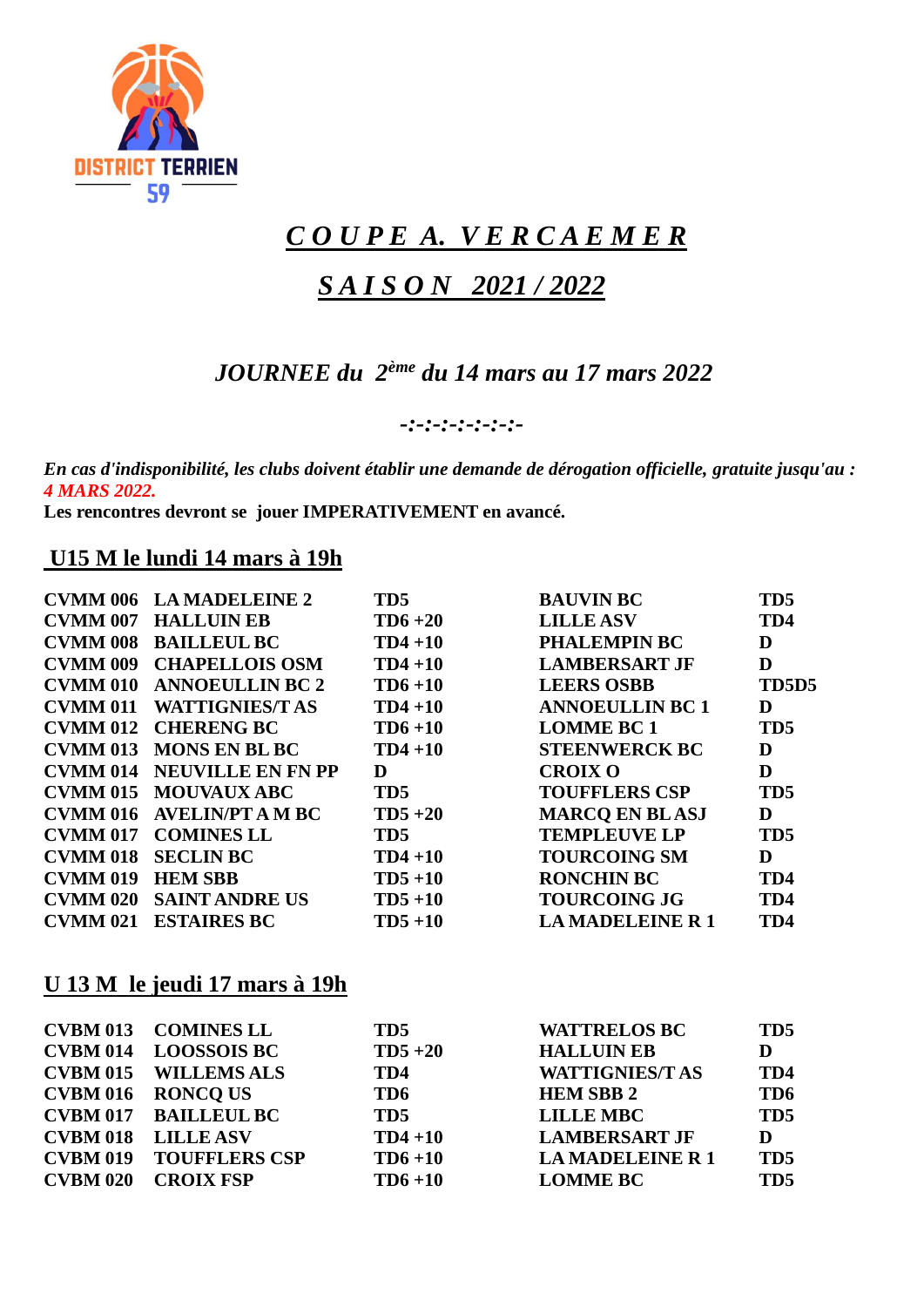# **U11 M le mardi 15 mars à 19h**

| <b>CVPM 006</b> | <b>LEERS OSBB</b>     | $TD6+10$        | <b>TOURCOING JG2</b> | T <sub>D5</sub> |
|-----------------|-----------------------|-----------------|----------------------|-----------------|
| <b>CVPM 007</b> | <b>SEQUEDIN OSM</b>   | $TD6+20$        | <b>CHERENG ABC</b>   | TD <sub>4</sub> |
| <b>CVPM 008</b> | <b>CROIX FSP</b>      | $TD6+10$        | <b>TEMPLEUVE LP</b>  | T <sub>D5</sub> |
| <b>CVPM 009</b> | <b>WATTIGNIES/TAS</b> | $TD4+10$        | <b>LILLE MBC</b>     | D               |
| <b>CVPM 010</b> | <b>ESTAIRES BC</b>    | TD <sub>6</sub> | <b>PHALEMPIN BC2</b> | TD <sub>6</sub> |
| <b>CVPM 011</b> | <b>LILLE ASV</b>      | $TD6+20$        | <b>HALLUIN EB1</b>   | TD <sub>4</sub> |
| <b>CVPM 012</b> | <b>MOUVAUX ABC</b>    | $TD6+10$        | <b>TOUFFLERS CSP</b> | T <sub>D5</sub> |
| <b>CVPM 013</b> | <b>STEENWERCK BC</b>  | $TD5+10$        | <b>CYSOING SBB</b>   | TD <sub>4</sub> |
| <b>CVPM 014</b> | <b>WATTRELOS BC</b>   | $TD5+20$        | <b>LAMBERSART JF</b> | D               |
| <b>CVPM 015</b> | <b>MONS EN BL</b>     | $TD5+20$        | <b>TOURCOING JG1</b> | D               |
| <b>CVPM 016</b> | <b>TOURCOING SM</b>   | TD4             | <b>LOOSSOIS BC</b>   | TD <sub>4</sub> |
| <b>CVPM 017</b> | <b>ANNOEULLIN BC</b>  | $TD5+20$        | <b>COMINES LL</b>    | D               |
| <b>CVPM 018</b> | <b>SAINT ANDRE US</b> | $TD5+20$        | <b>RONCO US1</b>     | D               |
| <b>CVPM 019</b> | <b>CYSOING SBB 2</b>  | TD <sub>5</sub> | <b>HEM SBB</b>       | T <sub>D5</sub> |
| <b>CVPM 020</b> | <b>BAILLEUL BC</b>    | TD <sub>6</sub> | <b>CROIX O</b>       | TD <sub>6</sub> |
| <b>CVPM 021</b> | <b>HALLUIN EB2</b>    | TD <sub>6</sub> | <b>WILLEMS ALS</b>   | TD <sub>6</sub> |

# **U15 F le mercredi 16 mars à 18h30**

| <b>CVMF 002</b> | <b>ARMENTIERES SOA</b> | $TD5+20$        | <b>LILLE SUD B</b>            | D               |
|-----------------|------------------------|-----------------|-------------------------------|-----------------|
| <b>CVMF 003</b> | <b>CYSOING SBB</b>     | $TD6+10$        | <b>CŒUR DE FLANDRE BB TD5</b> |                 |
| <b>CVMF 004</b> | <b>MARCQ EN BASJ</b>   | $TD5+20$        | <b>RONCO US</b>               | D               |
| <b>CVMF 005</b> | <b>WILLEMS ALS</b>     | $TD5+10$        | <b>RONCHIN BC</b>             | TD4             |
| <b>CVMF 006</b> | <b>ANNOEULLIN BC</b>   | $TD4+10$        | <b>WASQUEHAL F</b>            | D               |
| <b>CVMF 007</b> | <b>BAILLEUL BC</b>     | TD <sub>6</sub> | <b>LOMME BC</b>               | TD <sub>6</sub> |
| <b>CVMF 008</b> | <b>ESTAIRES BC</b>     | $TD6+20$        | <b>WATTRELOS BC</b>           | TD <sub>4</sub> |
| <b>CVMF 009</b> | <b>CROIX FSP</b>       | TD5             | <b>TOURCOING SM</b>           | T <sub>D5</sub> |

#### **U13 F le mercredi 16 mars à 18h30**

| <b>CVBF 006</b> | <b>CYSOING SBB</b>     | $TD4+10$        | <b>LAMBERSART BLM</b> | D               |
|-----------------|------------------------|-----------------|-----------------------|-----------------|
| <b>CVBF 007</b> | <b>WILLEMS ALS 2</b>   | $TD5+10$        | <b>WAVRIN W B</b>     | TD <sub>4</sub> |
| <b>CVBF 008</b> | <b>WATTIGNIES TAS</b>  | $TD4+10$        | <b>RONCHIN BC</b>     | D               |
| <b>CVBF 009</b> | <b>WATTRELOS BC</b>    | TD <sub>6</sub> | <b>ANNOEUILLIN BC</b> | TD <sub>6</sub> |
| <b>CVBF 010</b> | <b>MARCQ EN BASJ</b>   | $TD5+20$        | <b>TEMPLEUVE LP</b>   | D               |
| <b>CVBF 011</b> | <b>LILLE SUD B</b>     | $TD4+10$        | <b>TOURCOING USF</b>  | D               |
| <b>CVBF 012</b> | <b>ESTAIRES BC</b>     | $TD6+10$        | <b>SECLIN BC</b>      | T <sub>D5</sub> |
|                 | <b>OU TOURCOING SM</b> | $TD6+10$        |                       |                 |
| <b>CVBF 013</b> | <b>HEM SBB</b>         | $TD5+10$        | <b>RONCOUS</b>        | TD4             |